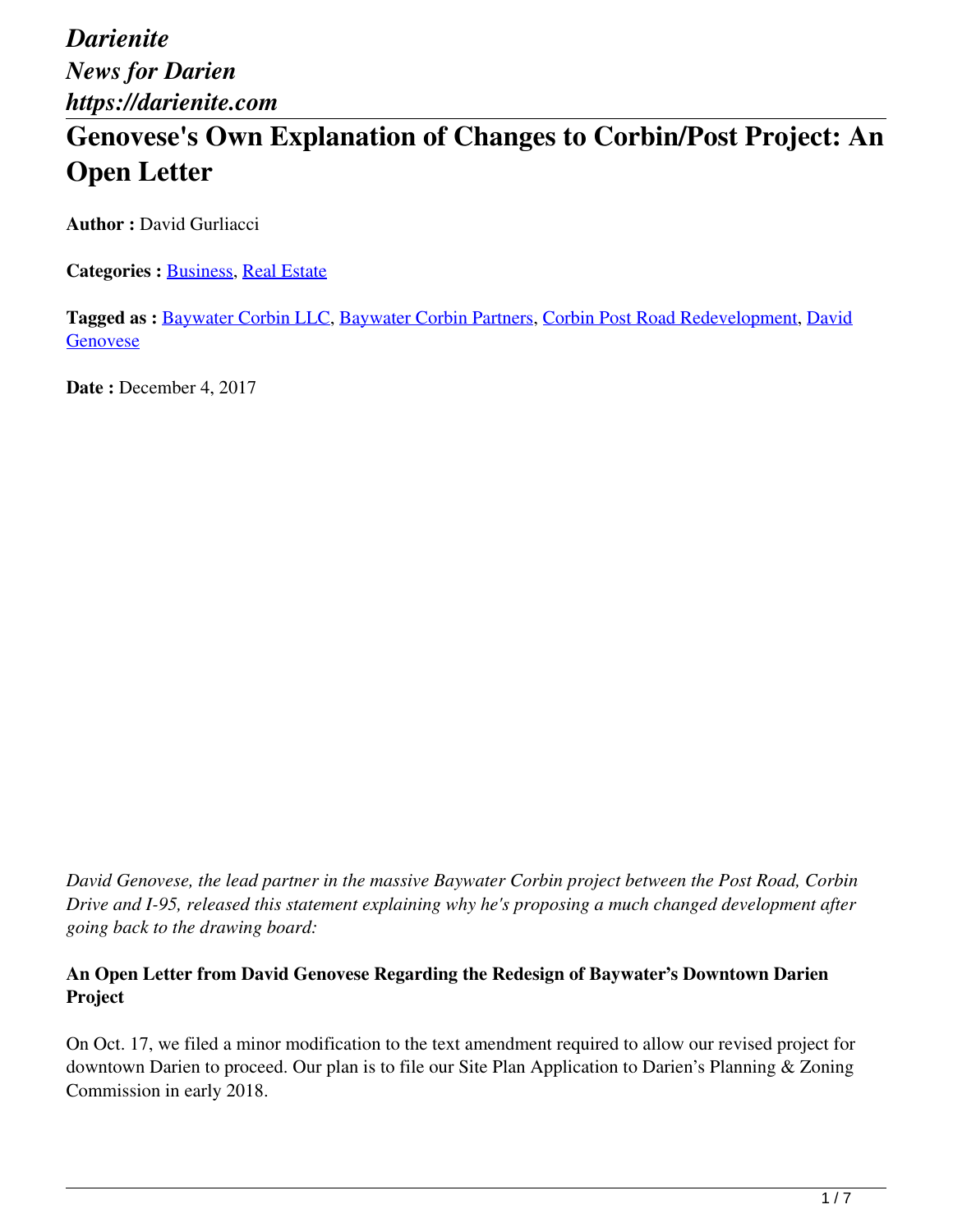These are our first visible actions on our project since we received an approval earlier this year for the text amendment we had proposed in 2016.

Given the significant public interest shown in our project over the last two years, and the incredible support we have received over this period, I thought it would be helpful to provide you a summary of where we have been, and where we hope to be going, after an extended period of quiet but intense work.

We would not normally provide such a detailed explanation of our work during this phase of a project, but in the spirit of the transparency we tried to demonstrate thus far it seems appropriate to do so.

#### *See also:*

• New Plan for Corbin/Post Project: Less High, Less Deep, Less Large, Yet With Bigger Footprint (Dec. 4)

My team and I began working on the assemblage of the properties located in downtown Darien across from the Darien Playhouse in 2005. The first two of these properties were acquired in the summer of 2007, and we acquired the remaining seven properties through the the Great Recession and into 2015.

In March of this year, Darien's Planning & Zoning Commission approved our request for a text amendment to the Darien zoning regulations which would allow us to prepare a fully-detailed site plan application for our redevelopment of a significant portion of downtown Darien.

As we had stated through the course of our discussions with the Planning & Zoning Commission of our initial concept, we needed to change the zoning regulations, most of which were written in the 1950s, to render feasible the idea of developing atop a two level underground parking structure a series of beautifullydesigned and well-constructed mixed-use buildings which would honor Darien's past, but function well into the future.

Our plan included a number of parking spaces sufficient to accommodate the needs of the project today. As we explained during the hearings on our text amendment, we designed an underground parking structure which would maximize the number of spaces created, and then solved for what we needed to build in terms of retail and restaurants, office spaces, and apartments to justify the significant cost of the garage.

Following the approval of the text amendment, and in preparation for the site plan application which was to follow, we engaged our full team of professionals including a structural engineer, a world-renowned parking consultant and designer, geotechnical engineers, mechanical engineers and civil engineers, along with a construction manager, to further refine our design for the project and to create a budget for the project in which we could have sufficient confidence.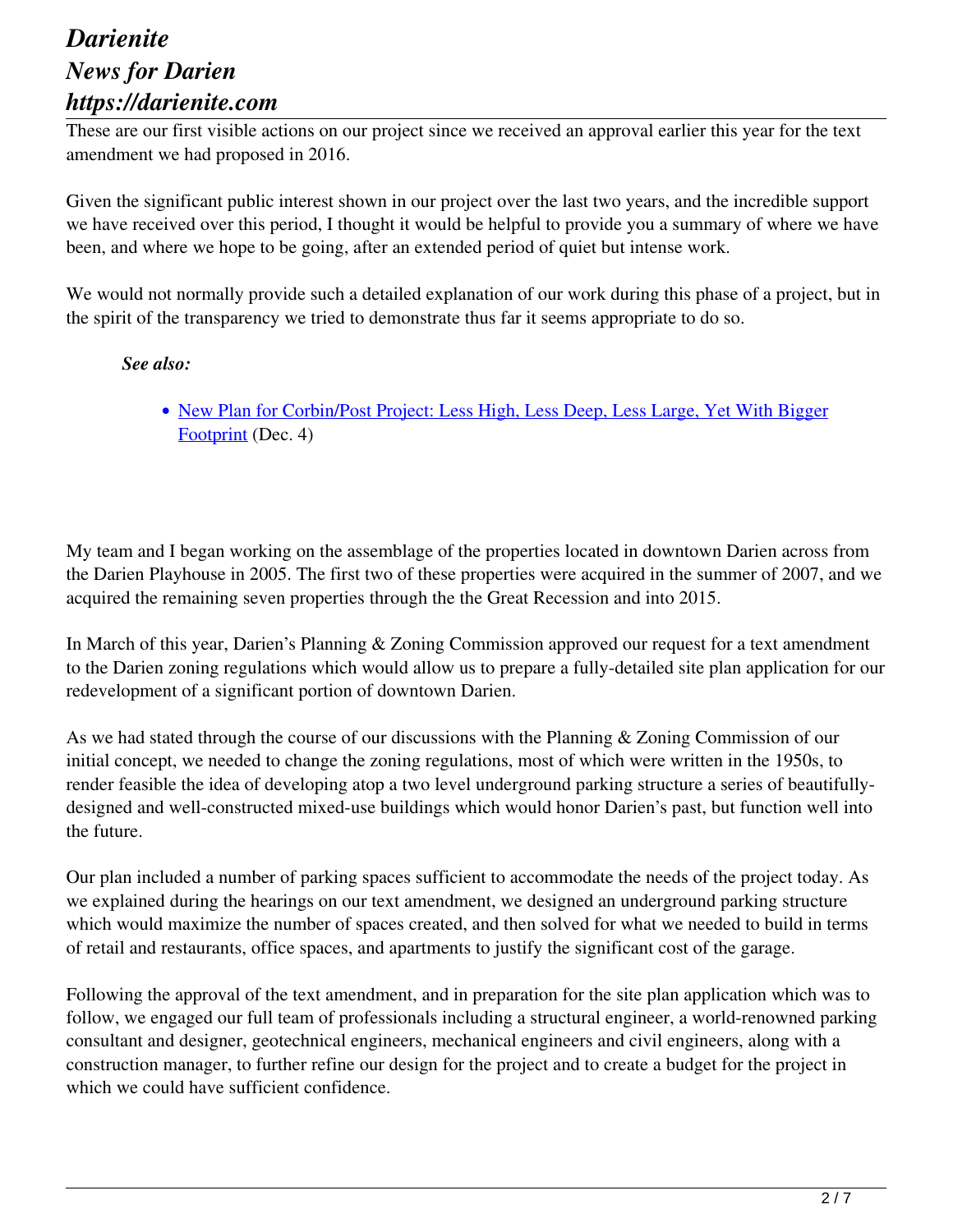In working through this more detailed design effort, we worked diligently with our team to ensure that we were creating the best possible building project for Darien. In particular, we worked to design the parking so that it would be inviting and comfortable, with higher ceilings, significant lighting, multiple points of ingress and egress, and many well-marked elevator lobbies.

We went so far as to also engage a consultant who focuses upon refuse and recyclables management, to ensure that we could hide this output from the apartments, offices, retail and restaurants. We did not want to forget any detail that might impact the design of the project in the future.

Given the refinements we made to this project during this phase, coupled with the results of our more detailed geotechnical analysis (additional borings were performed around the site, to measure more accurately the depth of the rock ledge which is present in several areas on the site, as well as the groundwater conditions which we knew existed), the resultant budgets for the cost of the project increased dramatically. The underground parking, as modified, was budgeted at a cost 50 percent to 70 percent greater than what we originally anticipated.

This tough medicine was delivered to us this summer, at the same time as we were working to check and recheck our assumptions concerning the retail, office and apartment components of our project.

As we had stated to the Planning & Zoning Commission on several occassions, our project is like a threelegged stool, and each leg must be stable for the project to truly succeed.

The "legs" refer to the three primary components of the project: (i) retail, (ii) apartments, and (iii) offices. The world surrounding each of these legs has changed dramatically since the time that we first began to focus upon the project in 2005.

For the apartment component of the project, the desirability of in-town living has increased considerably in recent years, especially given the arrival of Whole Foods and the many new restaurants that have opened in Darien.

We believe strongly in the marketability of the office component given the amenity-rich, train station proximate location of our site, though Connecticut's challenges and anemic job growth do create headwinds we must overcome.

As for the retail component, therein lies the greatest change in the actual and perceived risk of our concept. So much has changed since we began working on this idea in 2005 in the world of retail, and just as we were finalizing our budgets, Amazon announced its acquisition of Whole Foods, a move that has added to the enormous uncertainty already faced by the retail industry.

Additionally, the proposed SoNo Collection Mall in South Norwalk, which we had talked about during our zoning presentations, began construction this summer—this we knew was possible, but in candor, we did not believe it would proceed.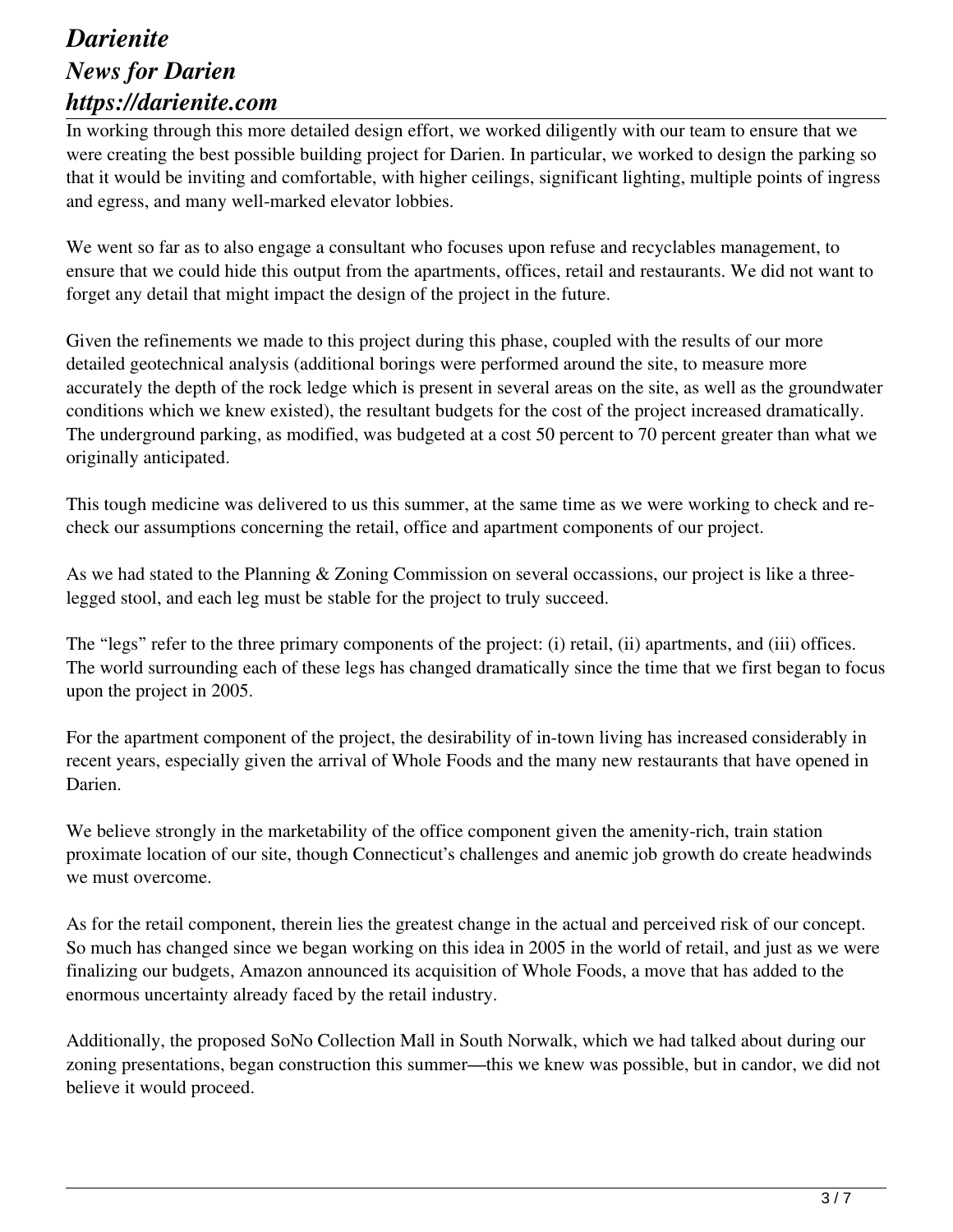An increasing number of stores have closed, and many national retailers have gone bankrupt. Internet shopping has become increasingly accepted, threatening the sustainability of traditional street retail in ways that we could not have imagined 10 or 12 years ago.

That said, we remain firmly of the view that a pedestrian-friendly, collection of attractive buildings set around beautifully-designed and well-maintained public spaces in downtown Darien can and will position the right mix of curated retail, restaurants and other business such as exercise studios to succeed, especially with the addition of residential housing and office use that we imagine.

Given all of this, we concluded in August and September that we had four difficult choices as to the approach that we could take. Our thoughts on each of the approaches is presented below.

#### *Option A, the Rip Van Winkle Approach:*

Basically, this tack would be to shelve the project for five to ten years, and watch closely to see how the impacts on local retail of technology and the SoNo Collection play out.

We would also pay close attention to office employment in Connecticut, and the housing market of Darien. Many of you know me and my partner, Penny Glassmeyer, and those of you who do probably have a hunch that the Rip Van Winkle approach would not be our preferred reaction to the situation we face!

#### *Option B, Consider the Impact of the Uber and the Driverless Car on Parking Needs in the Future:*

We believe that as car sharing (Zipcar, Maven, etc), car hailing (Lyft, Uber) and continue to gain acceptance, and autonomous vehicles become available to the general public, it is most likely that significantly fewer parking spaces will be required in downtown. Lyft is projecting that by 2025 (and probably before) they and Uber will have in place fleets of autonomous, electric vehicles powered by their apps.

We have already seen real change in the ways in which we move around Darien and the region since the arrival of Uber in 2015. Under this approach, we would propose to Darien's Planning & Zoning Commission that we reduce the number of parking spaces created, on the premise that long-term parking needs are declining and by the time we actually deliver this project, they will likely be significantly reduced.

After considering this option for a short period, we concluded that this was not a reasonable approach to take with Darien's Planning & Zoning Commission given the facts before all of us today.

#### *Option C, Create a More Dense Project to Further Offset the Cost of Underground Parking:*

This approach, to further increase the density proposed in an attempt to help make more feasible the creation of the underground parking, was not one we would consider.

We felt that our last proposal was really the maximum we were comfortable with as we sought to strike the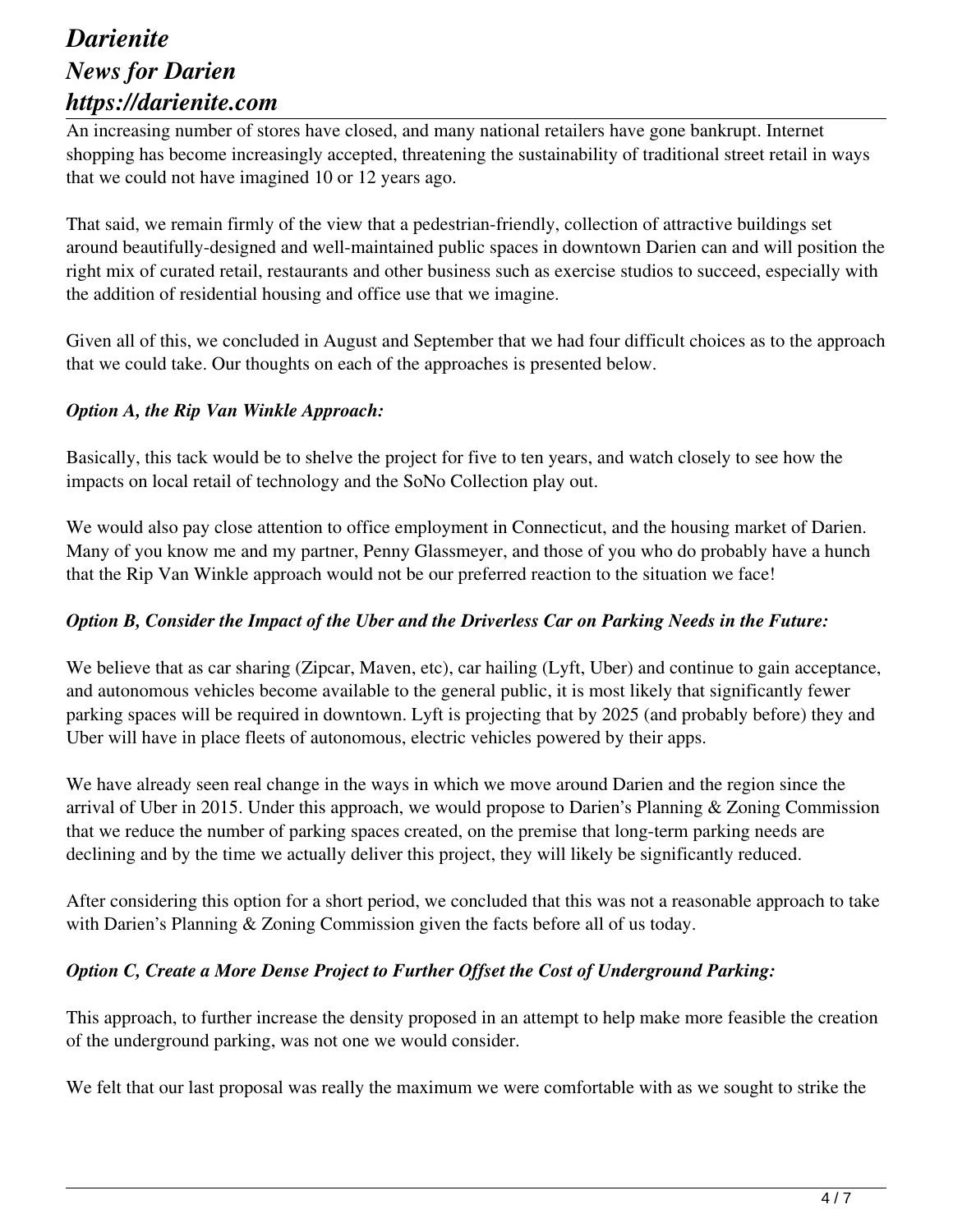right balance between maintaining the character of Darien, and creating an economically viable project in downtown that would be positioned for success for decades to come.

#### *Option D, Go Back to the Drawing Board:*

This approach, to basically redesign the project, would focus upon redesigning the parking created and its resultant cost, so that the the garage does not overly-burden the development and create too much risk.

Further, a goal of this approach would be to design the parking structures so that they could be converted into alternative uses if and when the parking needs of our community decline.

Developers and architects around the country are considering these trends carefully, and working to design parking garages which can be converted into apartments, office spaces or retail stores in the future, if parking needs are reduced.

In designing the parking structures in this way, we would have the ability to pivot if the world turns in the way that we believe it will. Two levels of below-grade parking really do not have viable alternative uses other than warehousing or self storage.

So, after months of further study and consideration of these alternatives, and countless conversations with urban planners, developers, autonomous vehicle experts, architects and property owners around the United States, we concluded to go back to the drawing board and create a new concept for our project that met our original goals (create significant public spaces, lease retail spaces to a carefully curated mix of local and regional retailers at rents that they could afford, incorporate high quality condominiums for sale which would stem the tide of Darien residents moving to New Canaan or Rowayton, as well as office spaces that would add to the vibrancy of downtown).

For the redesign of the project, we have engaged Bruce Beinfield and his team at Beinfield Architecture, with whom we collaborated to create The Mead House at 745 Boston Post Road several years ago and whose work we have admired over the years, and we went back to work.

Our new concept is still being refined, but we believe that we have come up with an approach that will allow us to create lower-cost, arguably more inviting parking spaces in number sufficient to support the project's needs today, some of which could be converted into an alternative use in the event of the arrival of autonomous vehicles and the resultant reduction in parking space demand.

An added benefit of this concept is that it will enable us to build our project in phases, thereby not dislocating our existing retailers, some of which have served the Darien community for decades.

The project as we envision it today will be of significantly lower risk, and its construction will be less impactful than our first concept. If our analysis continues to hold, we believe that we will also be able to lower the heights of several of the buildings, and reduce the density we proposed, given that our cost per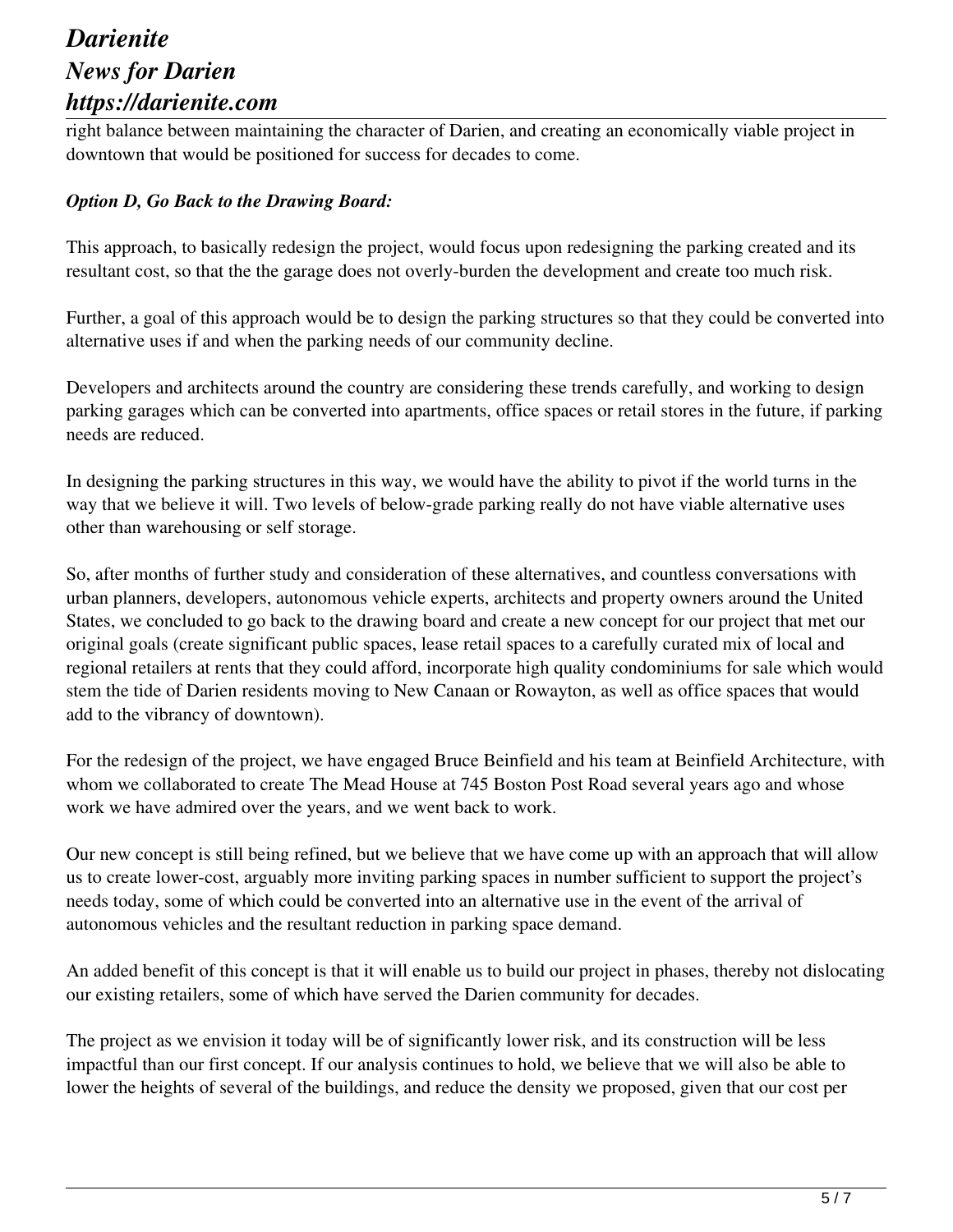parking space created may be significantly reduced.

On many levels, we are feeling more optimistic about the project, and we are eager to re-present it to the Planning & Zoning Commission and to you, the Darien community.

Our revised text amendment is the first step. We will meet with the Planning & Zoning Commission on December 5th to present our revised concept and the text amendment proposed, with the goal of returning in very early 2018 to work through the site plan application.

I want to thank you all for your support over the years, as Penny and I believe that this project will be transformational for Darien. This project is our legacy.

We have to get it right, meaning it must be beautiful, and it must enhance the quality of life for Darien residents of all ages upon completion and for years into the future; given the many ways in which technology is impacting our lives, and the acceleration of these changes, this is an extraordinarily difficult task.

In my 30 years of working in real estate, I have never seen such sea change in the ways in which we live, work, play and move around, and this adds considerably to the stress one feels when trying to conceptualize a project such as ours.

We do not want to let you down.

I want to apologize for our slowing down our process, and I wanted to take some time to explain to you why we have decided to pivot and move in a different direction, albeit one which achieves all of our original objectives. I apologize for the long-winded nature of this note, but there was a lot to explain to you, my friends and neighbors.

We would also like to thank the Planning & Zoning Commission and other land use boards in Darien for bearing with us as we work through the details of the project. This is not easy work for these volunteers either, who are as concerned as we are about getting the details right.

Our task is especially difficult given the pace of change in the world around us. Together with the land use boards, and with your input, we will create a beautiful downtown Darien that we can all be proud of. If you have any questions or suggestions, please do not hesitate to reach out to me.

Sincerely,

David Genovese

CEO, Baywater Properties

*Editor's note: The paragraph breaks were changed and some sentences and phrases were put into boldface*